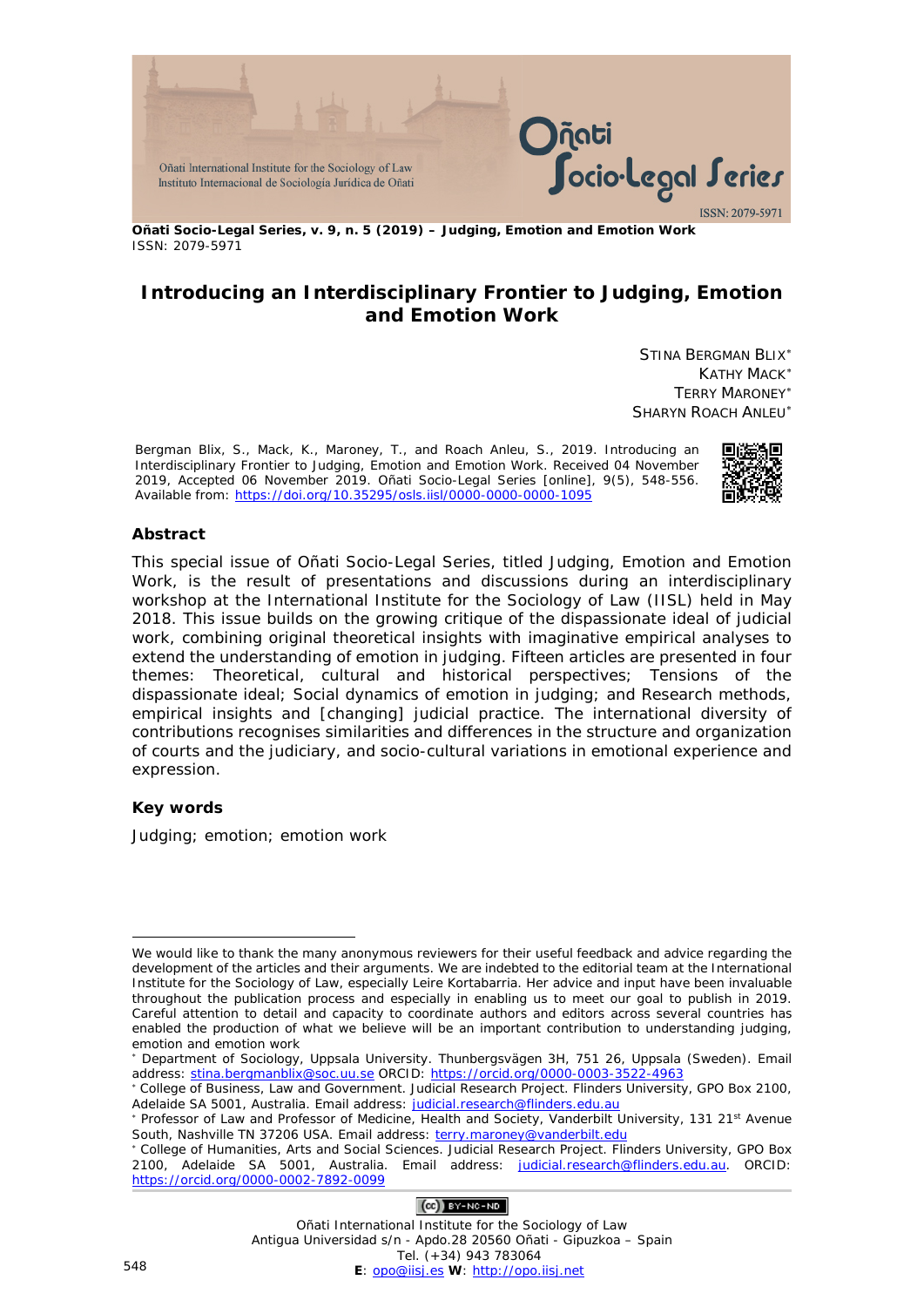#### **Resumen**

Este número de *Oñati Socio-Legal Series*, titulado *Judging, Emotion and Emotion Work*, es el resultado de las exposiciones y debates de un seminario interdisciplinar celebrado en el Instituto Internacional de Sociología Jurídica (IISJ) en mayo de 2018. El número se basa en la creciente crítica del ideal desapasionado del trabajo judicial, combinando perspectivas teóricas originales con análisis empíricos imaginativos, a fin de ampliar la comprensión de la emoción en el trabajo judicial. Se presentan quince artículos en cuatro temas: Perspectivas teóricas, culturales e históricas; Tensiones del ideal desapasionado; Dinámicas sociales de la emoción en el trabajo judicial; y Métodos de investigación, perspectivas empíricas y trabajo judicial [cambiante]. El carácter diverso e internacional de los artículos reconoce similitudes y diferencias en la estructura y organización de los juzgados y de la judicatura, y variaciones socioculturales en la experiencia y expresión de la emoción.

#### **Palabras clave**

Trabajo judicial; emoción; trabajo emocional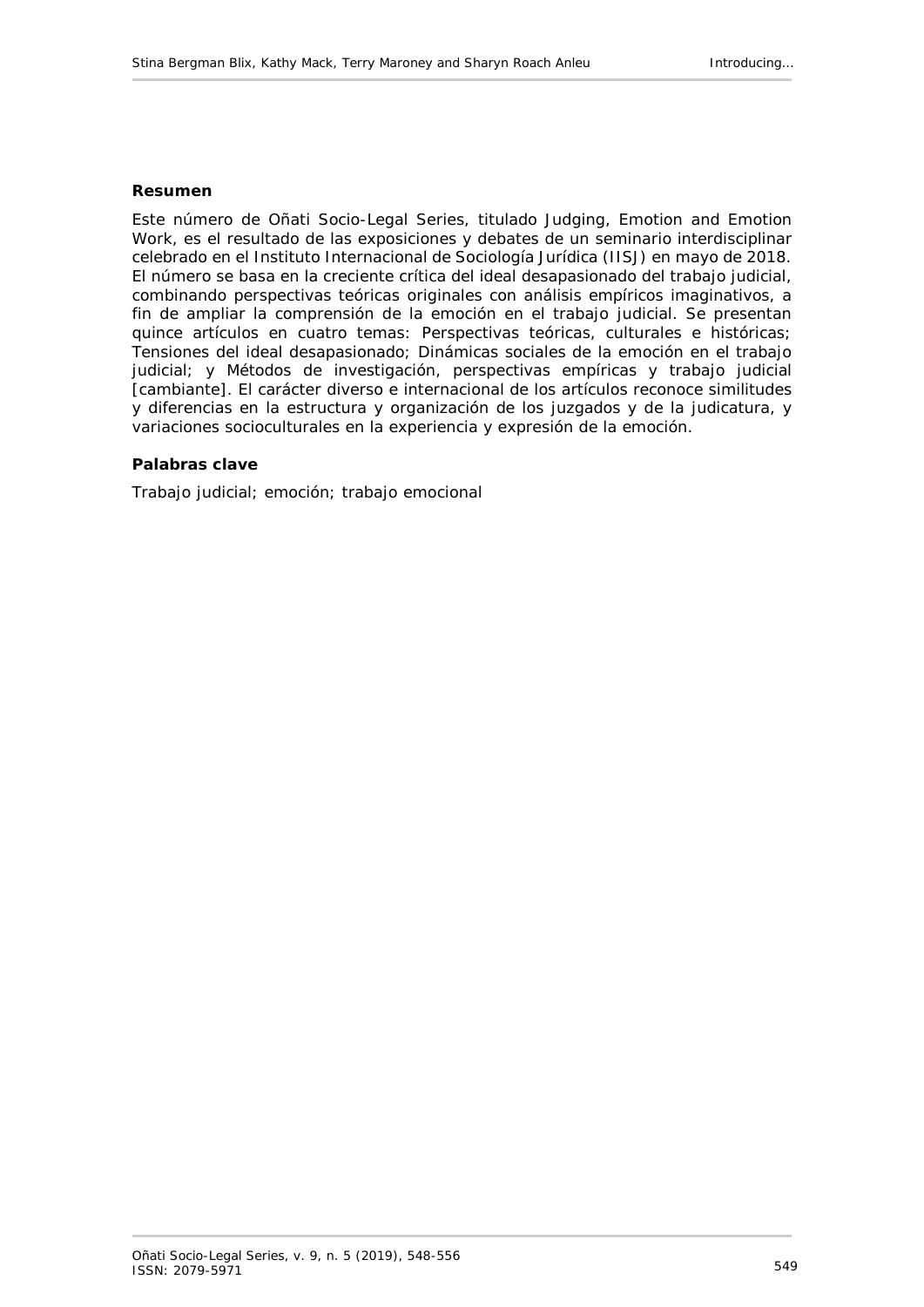## **Table of contents / Índice**

| 2. Theoretical, cultural, and historical perspectives on emotion and judging551 |  |
|---------------------------------------------------------------------------------|--|
|                                                                                 |  |
|                                                                                 |  |
| 5. Research methods, empirical insights and [changing] judicial practice554     |  |
|                                                                                 |  |
|                                                                                 |  |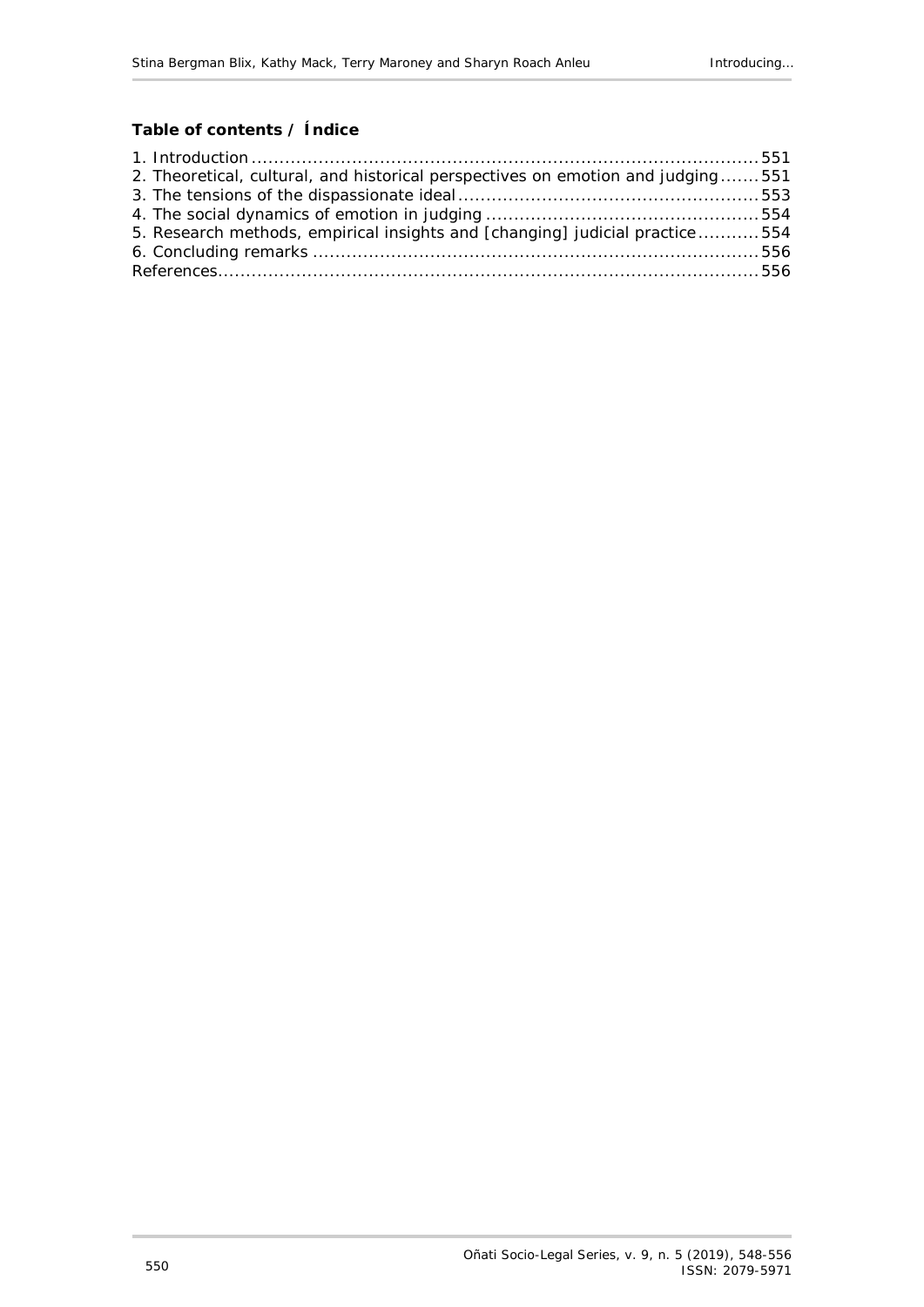### <span id="page-3-0"></span>**1. Introduction**

In Western law traditions, legal rules are understood as impersonal, and judges embody impartial legal authority. Emotions are viewed as inherently irrational, disorderly, impulsive and personal, and therefore inconsistent with the rationality necessary for the legitimate exercise of judicial authority. Whether a judge is assessing evidence, applying law, making a final decision or an interim order, or engaging with others in the courtroom, emotions should be set aside. From this perspective, outward displays of emotion or reliance on emotion in decision-making both are inconsistent with legal reasoning and the rational application of law. The "cultural script of judicial dispassion" (Maroney 2011) embedded in this tradition sharply limits an accepted role for judicial emotion. These limitations may be expressed in unwritten norms, more formally in judicial ethical codes and guidelines, in the judicial oath of office, or in legal determinations of the apprehension or appearance of judicial bias.

The workshop *Judging, Emotion and Emotion Work* held at IISL from 3-4 May 2018 brought together a remarkable mix of participants: researchers from many disciplines, nationalities, and career stages, along with judicial officers. The aim of the workshop was to better understand the nature of emotion, to critically investigate the claim that emotion is inherently inconsistent with and even detrimental to judicial work, to explore the role emotions do play in judicial work and to consider whether and how emotion can play a positive or facilitative role in judicial work.

The participants whose work is contained in this collection include a core of interdisciplinary scholars working directly on judicial emotion and emotion work, emotion scholars who have not studied judges, scholars of the judiciary who have not studied emotion, and judicial officers interested in the role of emotions in their professional work. Participants came from two globally dominant legal traditions, civil law and common law, and include contributors from eight different countries: Australia, England, Germany, Scotland, Sweden, New Zealand, Northern Ireland and the United States of America. This international diversity enables recognition of similarities and differences in the structure and organization of courts and the judiciary and socio-cultural variations in the nature of emotional experience and expression. Finally, the group is intergenerational, with senior, mid-career and early career scholars.

A key outcome of this workshop is this special issue of the *Oñati Socio-Legal Series*. Fifteen of the papers presented at the workshop have been revised and published here. The articles in this issue consider emotion in judging from varied theoretical and empirical perspectives, drawing on insights and methods from disciplines including law, sociology, psychology, neuroscience, philosophy, rhetoric, social work, history and criminology. Some articles aim to identify and understand emotion more fully, while others more directly investigate the place[s] of emotion in judicial work. Inquiry is consistently situated in the concrete emotional realities of everyday judicial work. Several articles challenge the traditional construction of emotion as a detriment to legitimate judging and propose ways to reposition emotion work as central to judicial experience and to recognise emotion itself as a positive judicial resource.

Papers are grouped into four major themes: Theoretical, cultural and historical perspectives; Tensions of the dispassionate ideal; Social dynamics of emotion in judging; and Research methods, empirical insights and [changing] judicial practice. It is important to recognise that all the articles draw on or contribute across all the themes of the workshop and this special issue.

### <span id="page-3-1"></span>**2. Theoretical, cultural, and historical perspectives on emotion and judging**

A historical perspective deepens the investigation of judging and emotion in several ways. The Western, post-Enlightenment image of emotion as the antithesis of rationality and reason is part of a long-standing cultural tradition, as is the image of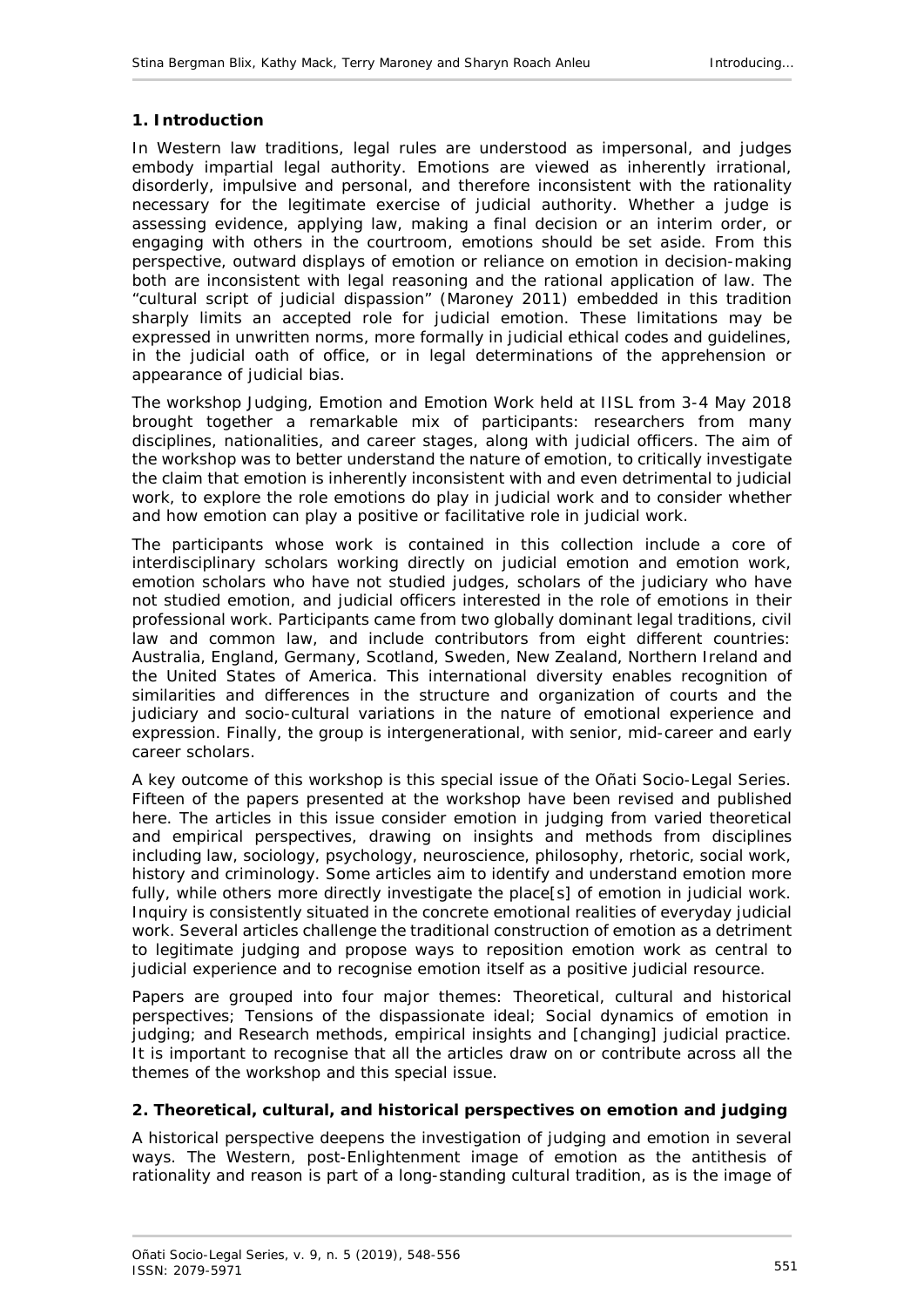the judge as dispassionate and without emotion. Nonetheless, different historical contexts have allowed, recognised or experimented with emotion in judicial work. Just as ideas of judging change over time and across cultural contexts, so do concepts and theories of emotion.

In *A Role for Emotional Granularity in Judging*, **Maria Gendron** and **Lisa Feldman Barrett** demonstrate how research in psychology and neuroscience over the past 30 years has dispelled the oppositional framework between cognition and emotion. This research concludes that the brain is not organised by traditionally opposed faculties like reason and emotion; rather, such faculties are intertwined in the brain's architecture and functioning. Feelings are core to all conscious experience, though they are often backgrounded, and certain emotions will be more valuable than others in legal contexts. Gendron and Feldman Barrett describe the notion of "emotional granularity", or the ability to make fine distinctions between different emotions, and posit that it can enhance decision making. Rather than urging judges to minimise, ignore or disavow the role of emotion, they propose that improving judges' emotional granularity will produce better judicial decision-making.

Drawing on the tools of analytic philosophy, **Emily Kidd White** in *Replaying the Past: Roles for Emotion in Judicial Invocations of Legislative History, and Precedent* argues that service emotions, or emotions used to facilitate a practice in service of a held value, are integral to judicial reasoning in the adjudication of constitutional rights. When in a service role, emotions are implicated in legal reasoning and can play pragmatic and motivational roles. Judges draw on emotions to put themselves into a particular emotional frame for the purposes of reasoning well in light of their values. Their reasoning techniques can entail affectively-laden examples; and judicial understandings of constitutional rights are regularly sharpened by reference to past violations. Service emotions tethered to injustice, such as rue and indignation, White argues, can assist legal reasoning in cases of affronts to human dignity, but are not a panacea for the limits of formalism.

Some historical epochs or moments have explicitly experimented with combining emotion and judging. The turn of the  $20<sup>th</sup>$  century has been of particular interest to historians due to the forceful transformation of the ideal of judicial emotion that emerged in several countries during that time. In his article *A Revolutionary Feeling of Justice? Emotion and Legal Judgement in Late Imperial and Early Soviet Russia,* **Pavel Vasilyev** argues that the free law movement in central Europe played an important role in raising the significance of judicial emotions and connecting a feeling of justice to judicial independence and discretion. He examines the implementation of the concept of "feeling of justice" – an amalgam of conscience and feeling in the administration of justice – following the 1917 Russian Revolution. This experimental model of revolutionary justice combined with socialist legal consciousness ultimately failed, Vasilyev writes, because of institutional inertia, famine and disease, and the lack of material, financial and human resources, including insufficient numbers of judges, factors that combined to defeat the emotionally-infused revolutionary ideals articulated by legal scholars of the era.

By investigating debates in jurisprudence in the German speaking countries during the early 20<sup>th</sup> century, **Sandra Schnädelbach** demonstrates how the changing socio-political landscape influenced the perception, display and uses of judicial emotion. Her article *The Voice Is the Message: Emotional Practices and Court Rhetoric in Early Twentieth Century Germany* shows that during this era the previous cultural association between emotional distance and judicial objectivity gave way to an interactional focus. Judges came to rely on rhetoric and vocal performance as emotional practices to manage their own emotions and to actively engineer the emotions of others in court. This approach hinged largely on Rechtsgefühl – a composite of the German words for law and emotion – and the view that good judges correctly balance reason and emotion. However, as Schnädelbach tells us, debates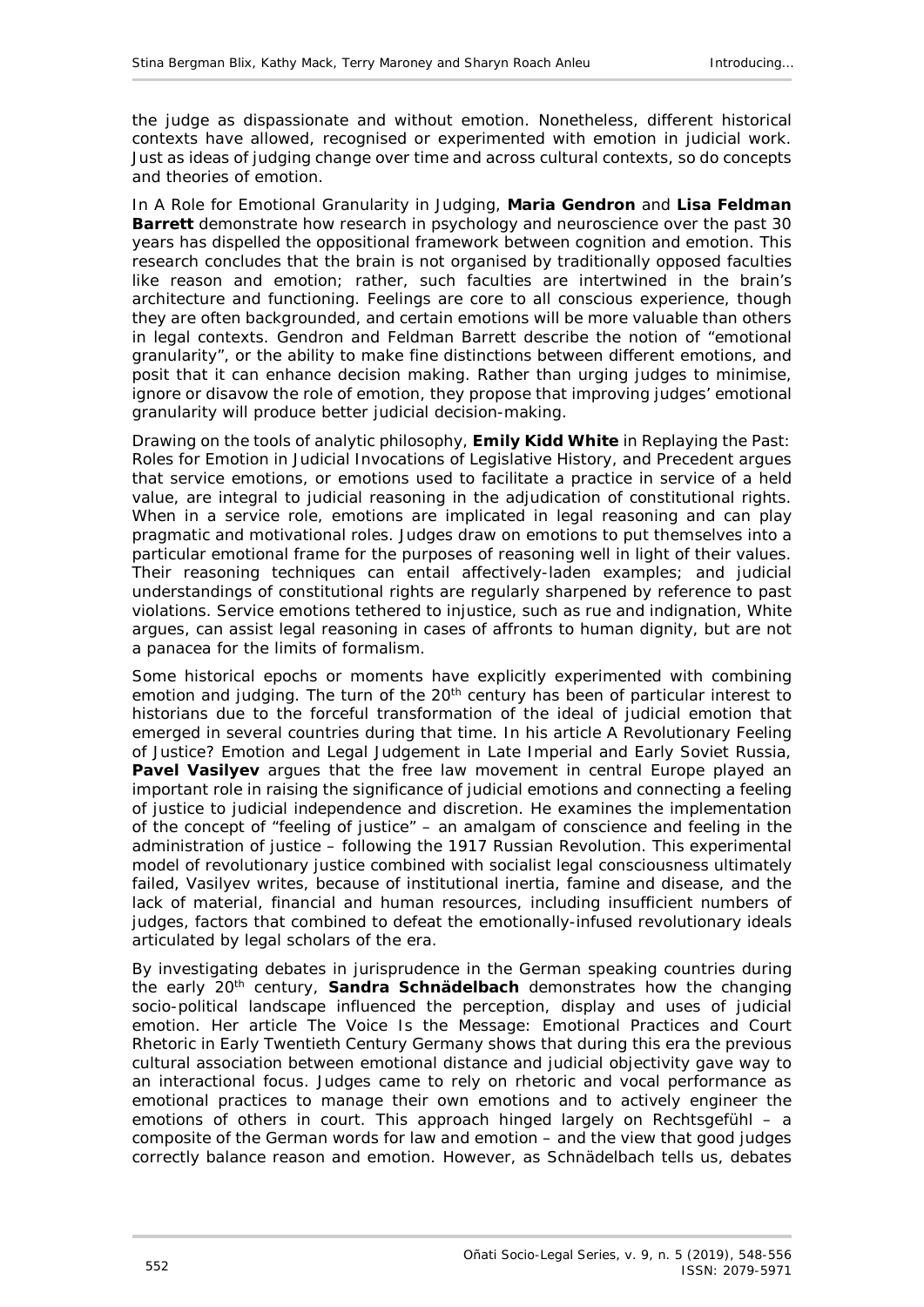about the meaning of Rechtsgefühl and the proper role of the judge within it ultimately thwarted its development.

### <span id="page-5-0"></span>**3. The tensions of the dispassionate ideal**

Perhaps no concept is more central to the study of judicial emotion than the ideal of judicial dispassion. The idea that a good judge should approach her work with no emotional investment or reaction whatsoever – what Maroney calls the "persistent cultural script of judicial dispassion" – is a deeply rooted, core feature of most modern systems of law (Maroney 2011). This entire special issue, and the workshop from which the papers emerged, exists in disruptive dialectic with that script, and a number of the authors take it on directly. Two accounts show that judges express (and, behind such expressions, experience) emotions and suggest that those emotions are integral to their judging. Another pair of articles explore the collision between the emotions felt and displayed by laypersons in an ostensibly dispassionate court, and the manner in which judges can smooth or exacerbate that disjuncture.

In the first category, in *Deconstructing Judicial Expressions of Disgust* **Heather Conway** and **John Stannard** unearth and analyse evidence of judicial expressions of disgust, both the 'core' disgust characterised by physical repulsion and the "sociomoral" disgust triggered by egregious norm violations. After exploring those two iterations of disgust and reviewing prior debates over its propriety in law, the authors describe a sample of written opinions in which they identify verbal disgust signals. While recognizing the limitations of a case law approach, Stannard and Conway conclude that the ideal of dispassion does not prevent judges from expressing both forms of disgust, particularly in criminal cases such as those involving sexual violence against children.

**Cyrus Tata**, in *Humanising Punishment? Mitigation and "Case-Cleansing" Prior to Sentencing*, calls our attention to a different aspect of the tension over dispassion in the criminal sentencing context. A judge's efforts to treat the defendant as a unique individual with dignity, or what Tata calls humanisation, may be in tension with efficiency. While humanisation generally is thought to benefit defendants by enhancing feelings of inclusion and even empowerment, Tata instead focuses on its impact on legal professionals. By signalling to judges that the system is fair and their work noble, he argues, humanisation cleanses the proceedings of troubling ambiguities, providing feelings of comfort and purity (which may or may not be warranted) and thus promoting efficiency.

Turning to laypersons, in *Leaving Emotion Out: Litigants in Person and Emotion in New Zealand Civil Courts*, **Bridgette Toy-Cronin** draws on her empirical work on 'litigants in person,' or self-represented parties, in New Zealand. Legal emotion norms make courts feel foreign and intimidating, so that these parties may feel out of place and unable to tell their stories in a legally coherent, relevant manner. While they are aware of norms dictating that one must "leave emotion out" of court, and while some may try to comply, their capacity to do so is limited, creating confusion and reducing litigants' sense of fairness. Judges, Toy-Cronin observes, display mixed success in handling these litigants' emotional norm violations in a respectful manner, highlighting an area for judicial growth. Self-represented litigants are perceived by judges as inherently emotional since they are personally involved in the case. Judges deem these litigants' emotional expression to be reflections of their character, while lawyers' emotional expressions can be interpreted as strategic.

In *Family Violence and Judicial Empathy: Managing Personal Cross Examination in Australian Family Law Proceedings*, **Tracey Booth** examines the extent to which Australian judges dampen the potential harms of having domestic violence victims interact with abusers in court, for example, during cross-examination directly by the self-represented partner. As such encounters may be traumatic and affect the quality of evidence, judges can modify proceedings – for example, by allowing testimony via videolink and prohibiting emotionally provocative questioning. However, Booth finds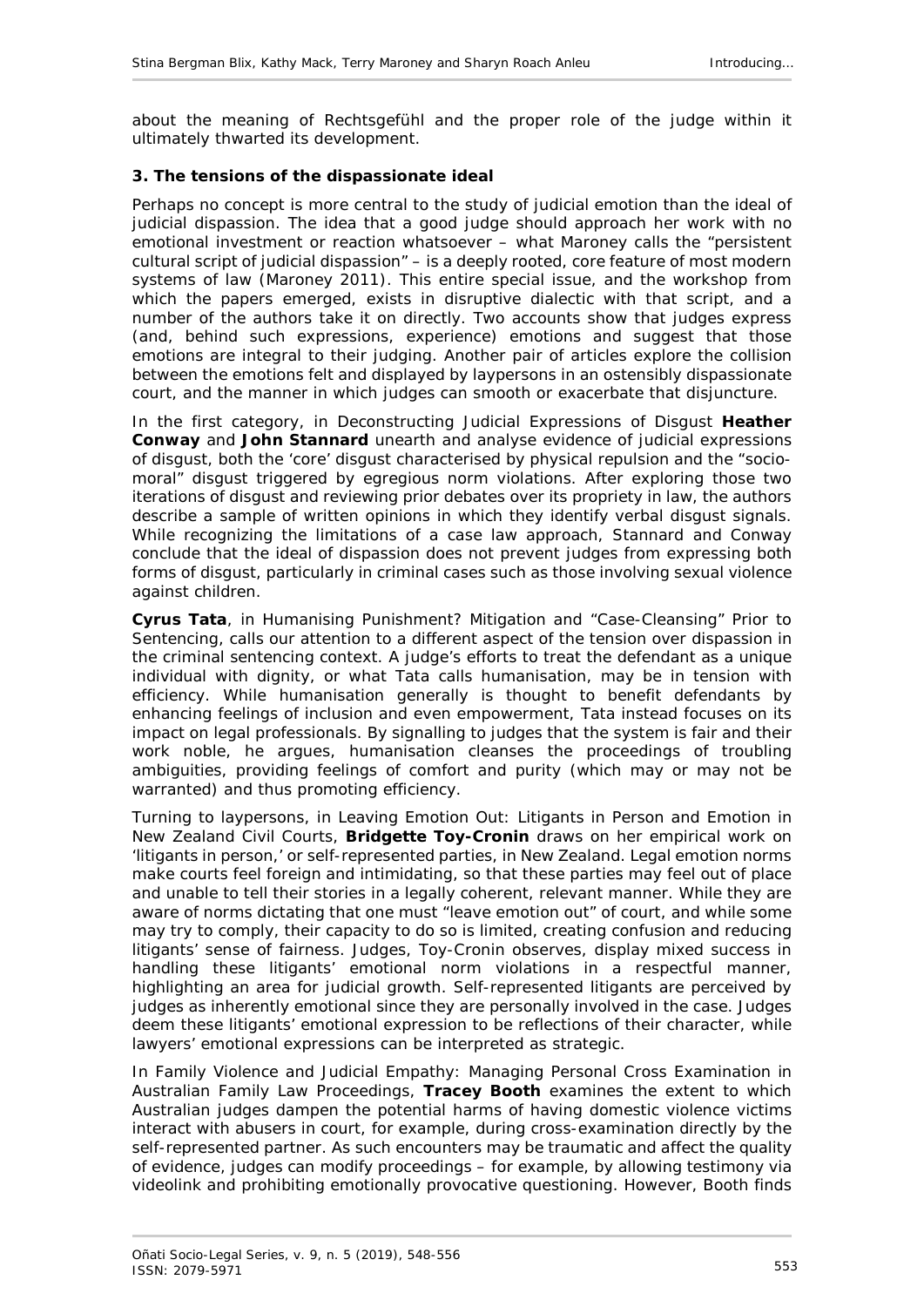that judges' use of such mechanisms is idiosyncratic. She suggests that these practices might be more stable were judges consistently to deploy empathy, control anger, and draw on "background" emotions such as loyalty to justice principles. She thus draws a direct line between the judge's emotions and those of the lay participants.

### <span id="page-6-0"></span>**4. The social dynamics of emotion in judging**

When investigating the role of emotion in court, it has been common to focus on specific actors, such as victims, lawyers, or judges. Lately, however, scholars have begun to shift attention to the social dynamic of court interactions. Several papers in this special issue investigate interactions between multiple actors in court, particularly asking how the judge can influence the emotion experience and performance of other actors (Toy-Cronin, Booth, Roach Anleu and Mack, Leben). Three papers use interaction as a theoretical centre and deploy observation research to tease out what interactions actually "do" in court proceedings.

**Stina Bergman Blix** and **Åsa Wettergren** in *The Emotional Interaction of Judicial Objectivity* contest the notion of objectivity as a disembodied state, highlight the interactional aspects of judges' objectivity work and show how the maintenance of a dispassionate ideal requires skilled emotional investment. They use two theoretical constructs to explain the role of emotion in court interaction. First, their attention to judges' "background emotions" (Barbalet 2011) broadens the traditional focus on consciously-accessible emotion states to include habituated, subtle emotions, such as interest and pride. Second, by incorporating the concept of "the emotive-cognitive judicial frame" (Bergman Blix and Wettergren 2018), they urge that the ideal of dispassionate law be taken into account when investigating judicial emotion, focussing on how emotion is displayed and reciprocated in a situated frame that purports to disallow its presence.

By analysing the minute details of facial expressions, gesture and discourse in *Storytelling Rituals in Jury Deliberations*, **Meredith Rossner** uncovers the unfolding of an "interaction ritual" (Collins 2004) in jury deliberation. The jurors' initially individual and competing accounts develop into a joint focus and engagement, producing shared emotions and solidarity within the group, emotions that are necessary for arriving at a joint verdict. The ritual elements allow for and work iteratively with the collective creation of a believable story of "what happened" in the case. The combination of interaction theory and visual and audio analysis makes it possible to detect a ritual base of common-sense reasoning in decision-making. While her direct focus is on jurors, Rossner's exploration of emotional dynamics in group decision-making raises intriguing questions about the operation of such dynamics in multi-member courts, such as the appellate panels common in the United States or the panels of professional and lay judges that hear trials in Sweden.

**Leslie Moran** also analyses audio and visual data in *The Wit of* Judge Rinder*: Judges, Humour and Popular Culture*, but his focus on the reality court show *Judge Rinder* adds the possibility of investigating the impact of mediating technologies themselves. How, Moran asks, are audio and visual techniques used in representations of court proceedings to frame the participants' interaction and social relations, and in particular the social dynamics of humour in court? What do judges' humour and lay participants' laughter do? Humour, Moran shows, both amplifies and offers relief from the social hierarchies of the courtroom*.* In an interesting finding, he also demonstrates that camera placement allows the TV audience to both experience the judge's point of view and to evaluate the judge's performance.

#### <span id="page-6-1"></span>**5. Research methods, empirical insights and [changing] judicial practice**

Increasingly, scholars are moving to integrate theory, especially about the judicial role and its governing norms, with the direct empirical study of judicial emotion and emotion work in real-life settings, and to generate research findings that are of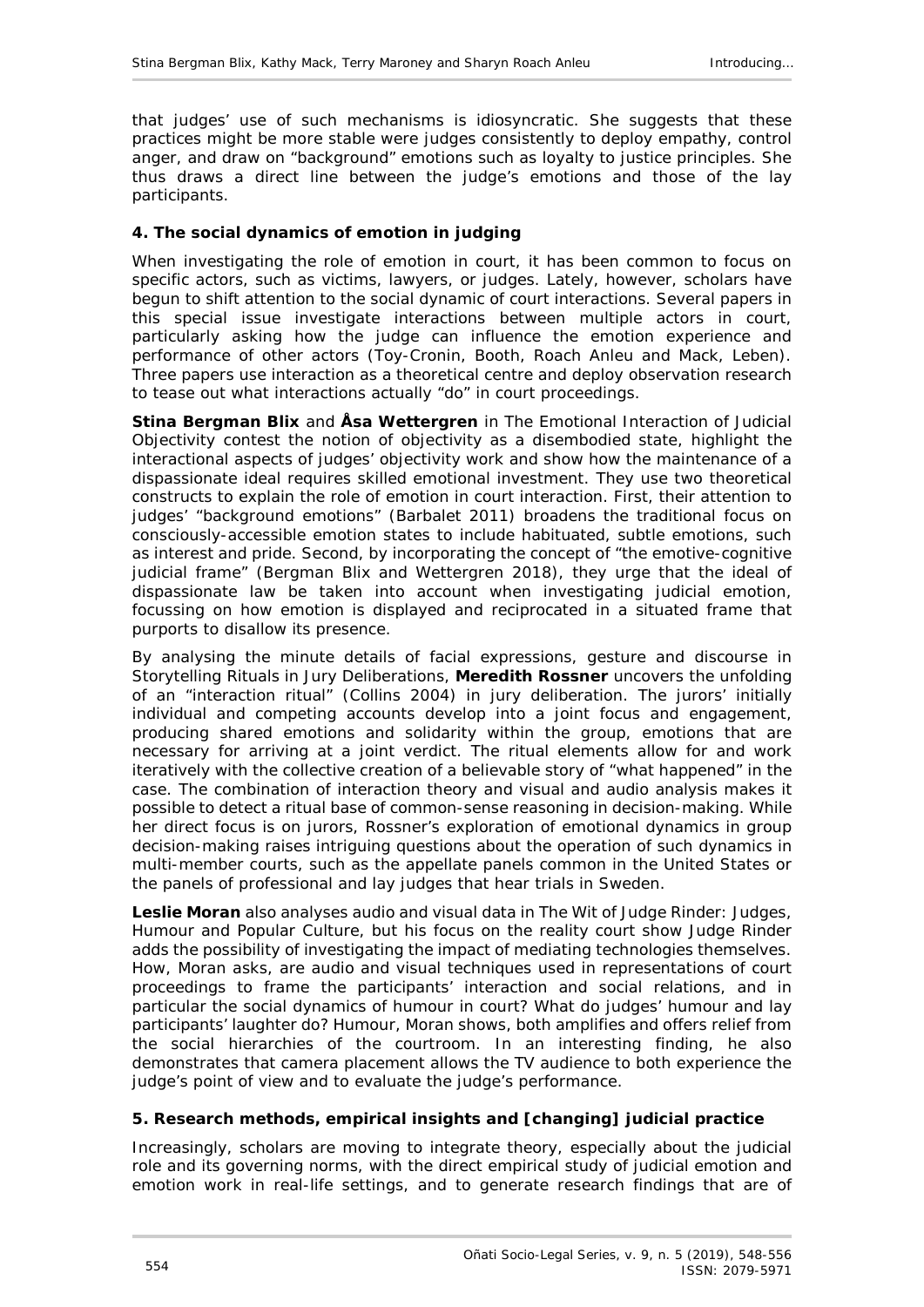practical value to the judiciary. Empirical research investigating emotion in any location presents challenges, as does investigating judging. Studying the combination – emotional aspects of judging – presents particular difficulties, as it requires interrogating the experiences and behaviour of a sometimes difficult population for researchers to access, while inquiring about emotion, something regarded as having little or no legitimate role in judicial practice. The articles in this section provide examples of conceptually original, empirically valid and practically valuable research. Collectively, they confirm that emotion may be perceived by the judiciary as an impediment to fair and neutral performance of their role, but they also identify many ways that judges themselves understand that emotion, properly managed and displayed, can and should become a resource for good judging.

In *Empirically Investigating Judicial Emotion*, **Terry Maroney** systematically addresses the current state of empirical research into judging and emotion and suggests directions and methods for future research. After carefully defining both judicial emotion and empirical research, she generates a taxonomy of different research approaches to guide the field's disciplined development. Next, she undertakes a detailed review of extant research projects investigating judging and emotion, focusing  $-$  first  $-$  on how their approaches fit within the taxonomy, and  $$ second – on what methods they deploy, considering the challenges, advantages, and disadvantages of each. While much important work has been done, Maroney characterizes the field of empirical study of judicial emotion as containing "wide-open spaces" for more exploration.

In *A Sociological Perspective on Emotion Work and Judging* **Sharyn Roach Anleu** and **Kathy Mack** undertake a detailed sociological analysis of a single extract from an interview with an Australian judicial officer, drawn from a larger multi-year project (Roach Anleu and Mack 2017), as a vehicle to articulate the many ways that emotion and emotion work are part of judicial work. Emotion requires management, even suppression, and is also used consciously or proactively as a resource to achieve normative and practical goals. The concept of and commitment to impartiality provides an anchor and a tool for emotion management, shaping, but not entirely determining, the boundaries of judging, emotion and emotion work. They conclude by suggesting emotion work as central to judicial performance.

In *Exploring the Overlap between Procedural-Justice Principles and Emotion Regulation in the Courtroom*, **Steve Leben** provides a vivid example of the value of academic research for judicial practice. He explores and connects two significant theoretical and empirical literatures: procedural-justice principles and emotion regulation. He identifies areas of overlap between these concepts and argues that procedural justice principles, commonly embraced by judges in the USA, also promote and depend on judicial emotion regulation. The perceived fairness of the court process may require avoiding certain judicial emotions and their display, such as anger, but perceptions of fairness also allow or demand some emotions – for example, empathy – and associated displays when they demonstrate a judge's sincerity. Both conceptual perspectives, Leben argues, support the conclusion that judges should pay more attention to their own emotions.

In *Judicial Perspectives on Emotion, Emotion Management, and Judicial Excellence in the USA*, **Jennifer Elek** introduces the intensive empirical research and practical directions generated by the US National Center for State Courts Judicial Excellence Project. The Project undertook interviews, focus groups and surveys to identify what judicial excellence means to judges. Findings reveal that judicial excellence incorporates a wide range of judicial capacities and behaviours, including considerable attention to their own emotions and those of others; that excellence requires skill in emotion management, of self and others; and that emotion can be a tool for effective judicial work. These insights have been incorporated into a framework to inform and support judicial professional development.